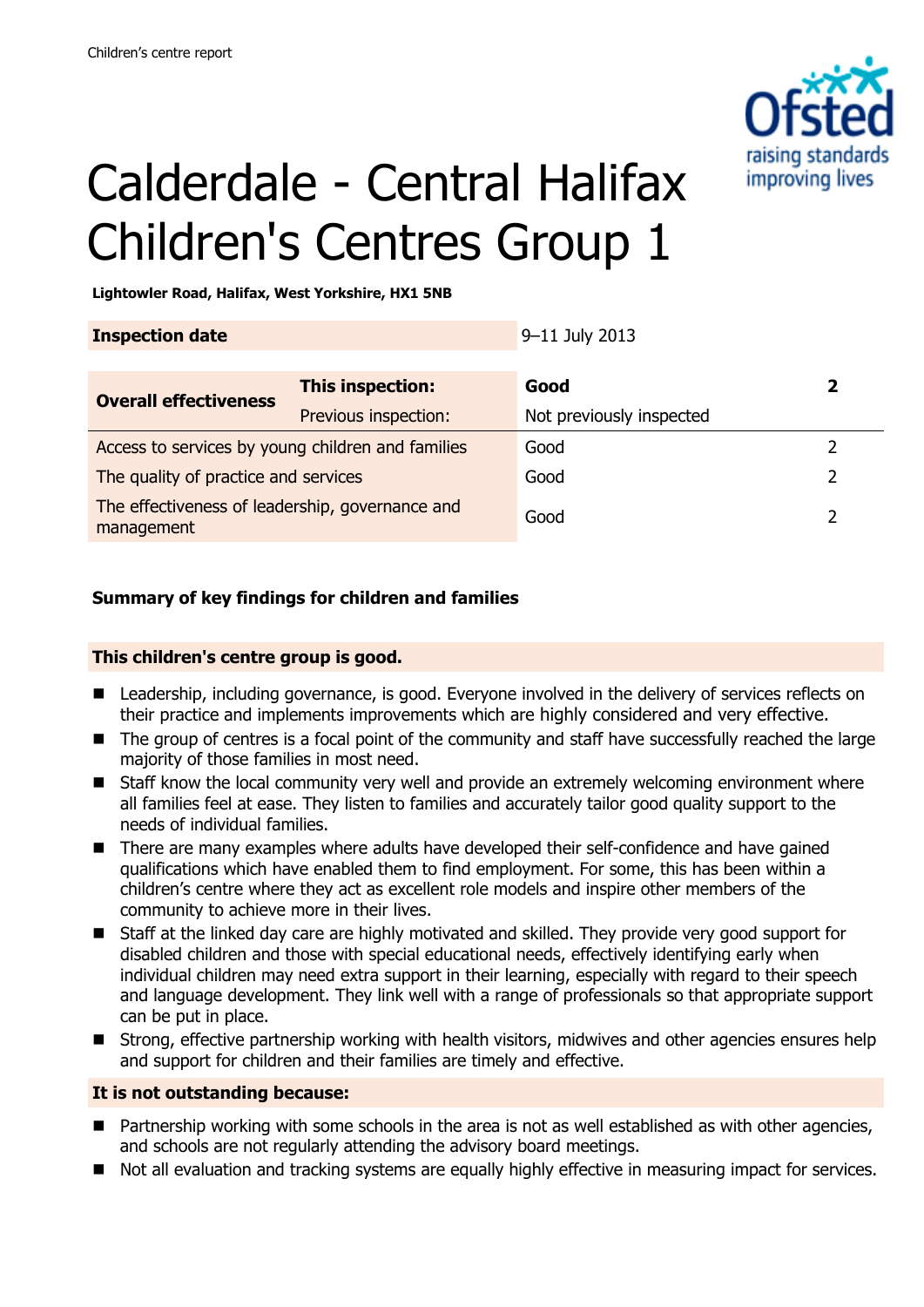#### **Information about this inspection**

The inspection of this children's centre group was carried out under Part 3A of the Childcare Act 2006 as amended by the Apprenticeships, Skills, Children and Learning Act 2009. The centres that form part of this children's centre group are Jubilee Children's Centre, Sunshine Children's Centre and Little Stars Children's Centre.

This inspection was carried out by three of Her Majesty's Inspectors.

The inspectors held meetings with the centre manager, senior leaders in the local authority and Halifax Opportunities Trust (HOT), health, social care and education professionals, outreach workers, early years practitioner, volunteers and representatives from the advisory board and parents.

The inspectors visited a range of activities across the three centres. A joint visit was undertaken with the group manager who also, along with the area manager and local authority representative, attended all team meetings.

The inspectors observed the centre's work, and looked at a range of relevant documentation.

#### **Inspection team**

| Sue Smith      | Her Majesty's Inspector, Lead Inspector |
|----------------|-----------------------------------------|
| Susan Crawford | Her Majesty's Inspector                 |
| Michael White  | Her Majesty's Inspector                 |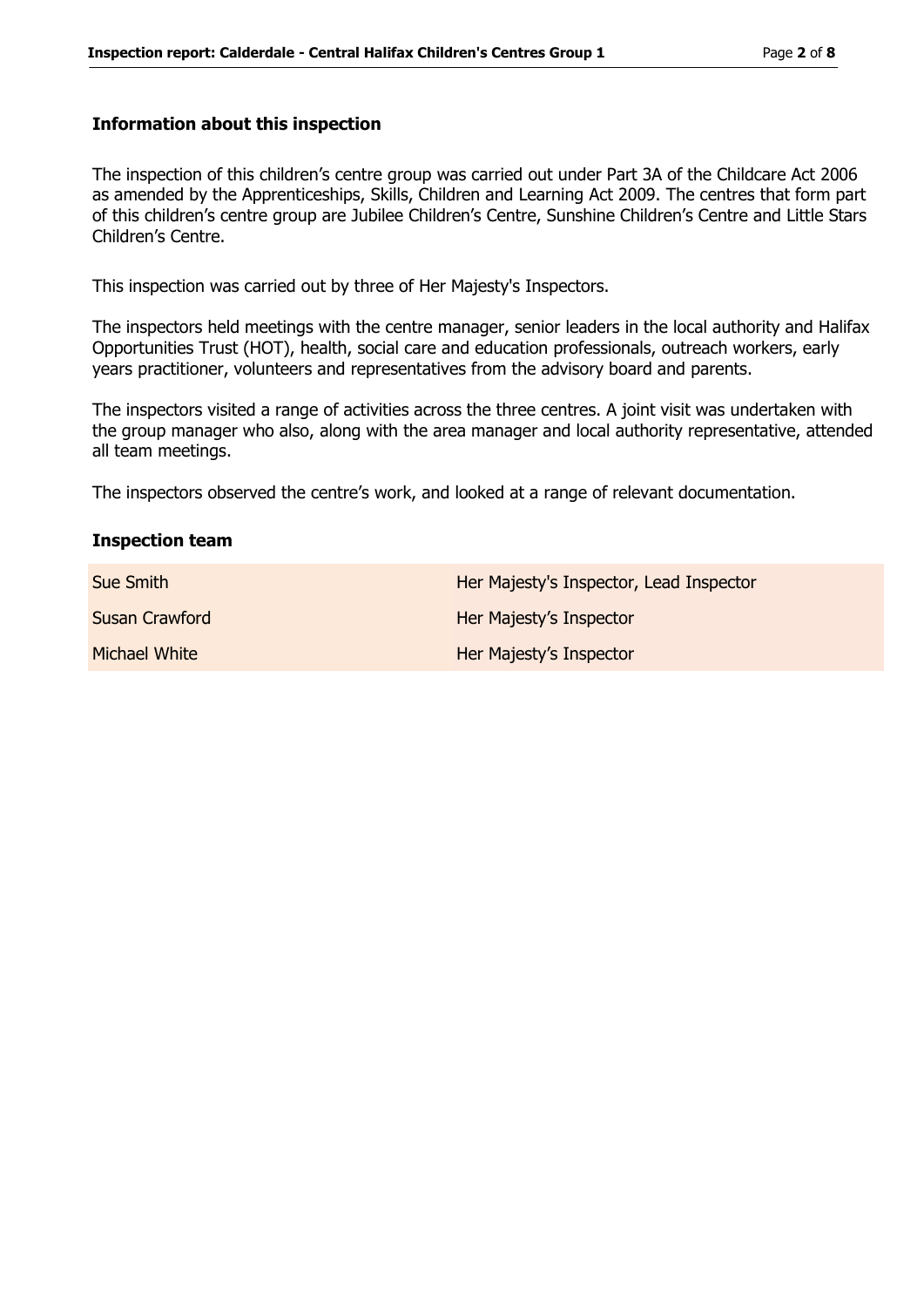#### **Full report**

#### **Information about the group**

Calderdale - Central Halifax Children's Centres- Group 1 is a group of children's centres in Halifax run by the charity Halifax Opportunities Trust (HOT) on behalf of the local authority. The group is made up of three centres: Jubilee Children's Centre, a phase one centre, and Sunshine and Little Stars Children's Centres, phase two centres. The Area Family Support and Outreach team and the midwifery team are based at the Jubilee Children's Centre. The area early years team are based at Little Stars Children's Centre. The area manager is seconded to HOT and is jointly line managed by the local authority and the trust.

The group shares an advisory board with a neighbouring group of children's centres, Central Halifax Group 2. It includes providers, delivery partners, voluntary sector organisations and members of the local community and families. The children's centre group offers a range of services to meet its core purpose. Services are provided at each of the centres and at outreach venues. The centres are open each weekday from 9am to 5pm, for 51 weeks of the year.

Jubilee Children's Centre shares a site with a day care provider with the same name, which is operated by the local authority. Sunshine Children's Centre is on the same site as Mount Pellon Academy Infants and Junior school. Both are subject to different inspection arrangements. Reports can be found at http://www.ofsted.gov.uk.

The group of centres serves an area which has some high levels of deprivation and approximately 25% of children are living in households dependant on workless benefits. It is geographically compact and densely populated. There are 1,730 children under five-years-of-age living in the area that the centres serve. The majority of families are of Pakistani origin with growing percentages of other ethnic groups, with an increasing number of Eastern European families. To meet the diverse community needs, the centre team consists of staff of Polish, Czechoslovakian and Pakistani origin. Children's skills when they enter early years provision vary across the area, with communication and language being the weakest aspect.

#### **What does the group need to do to improve further?**

- Ensure all evaluation and tracking systems are equally highly effective in measuring impact.
- Extend the good partnership working with some schools to all schools in the reach area and encourage their regular attendance at advisory board meetings.

#### **Inspection judgements**

#### **Access to services by young children and families <b>Good**

- The centres work hard to contact any families that do not regularly use their services. Every six months staff contact each of these families either by telephone or by door knocking to find out what more they can do for them. This has successfully encouraged these families to use the centres' services again.
- Staff work well with a range of agencies to understand the needs of young children and families who live locally. Many staff themselves live within the communities served by the centres and this gives people confidence to attend the centres and use their services.
- The very large majority of lone parents, teenage parents and fathers are registered with the centres, with the large majority of lone parents and teenage parents benefiting from using services.
- Only a minority of fathers are regularly engaged with services and this remains a priority for further improvement. Hard work to address this issue is already having a positive impact. Fathers who have attended events are enthusiastic and the centres have a clear development plan for 2013-14 to broaden the activities available.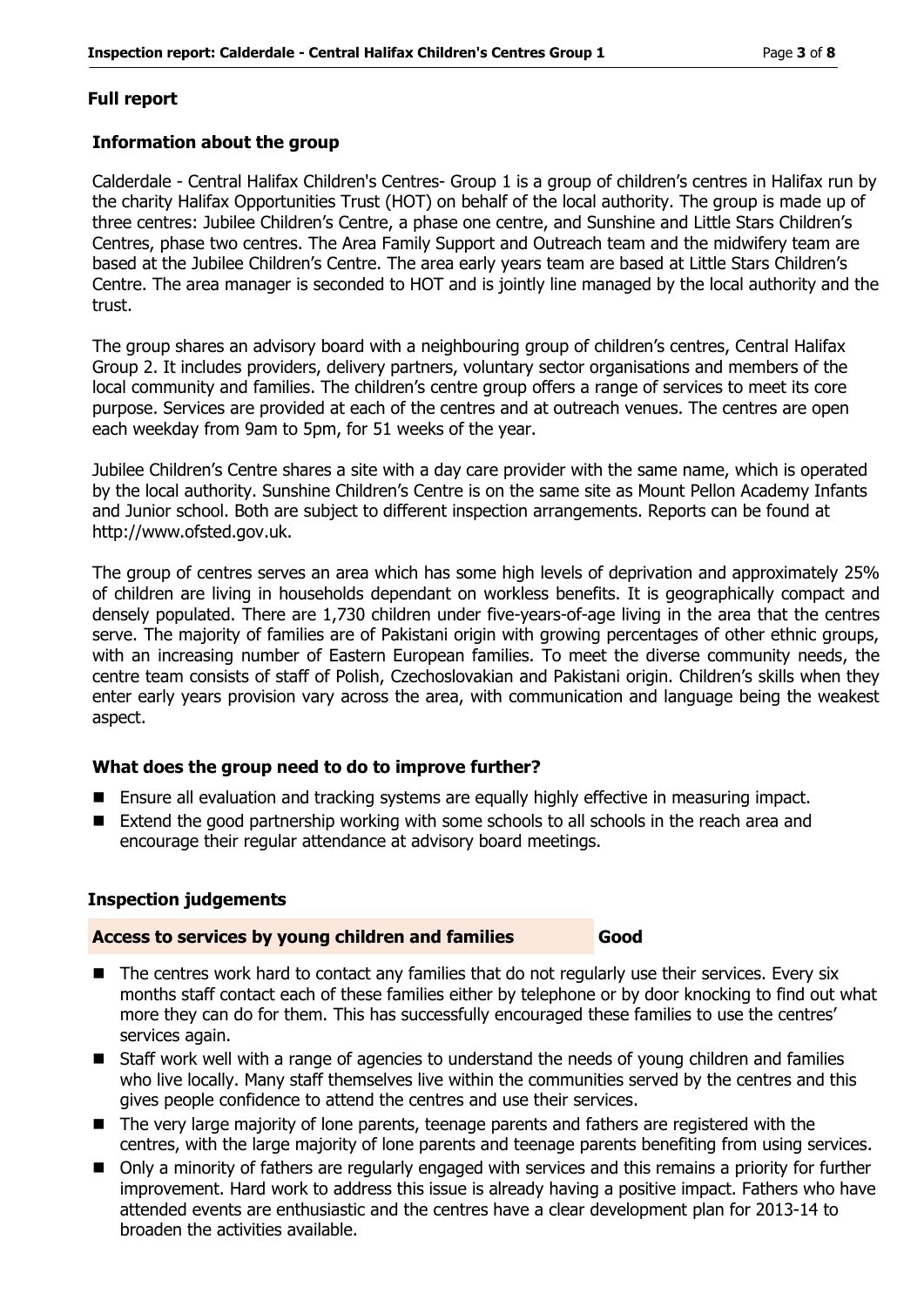■ The take-up rates by three- and four-year-old-children to their entitlement to free early education are good because of effective information supplied by the centre. A considerable number of twoyear-old children benefit from early years education because the centre works well with local providers.

#### **The quality of practice and services Good**

- The views expressed by parents reflect the good care, guidance and support provided by the centre: 'We love coming here, they are a life saver. The staff are so approachable and friendly, and they look after our children really well.'
- Children's language and literacy skills are improving steadily, supported by a speech therapist through groups such as 'Chatty Monkeys'. The centre commissions services such as 'Counselling for Children' that provide good support for children dealing with bereavement, separation and divorce, which helps to raise children's self-esteem.
- Some health outcomes are improving as they are given high priority. For example, oral health is being tackled well and, as a result, there has been a decrease in tooth decay.
- Early years providers and some of the primary schools work effectively together to support children when they move into school. Even so, this is not consistent across all primary schools.
- Staff use their knowledge of the Early Years Foundation Stage well to plan good opportunities for children who attend the centres' early years sessions. This is contributing well to closing the gap in the achievement of different groups of children.
- The balance between universal services and targeted services to improve the lives of children and families is good. The quality of activities is consistently good. For example, in the mother-andtoddler-groups, staff help and model good practice, which in turn helps parents to support their children's learning.
- The 'English Speakers of Other Languages' provision is very effective in providing a wellintegrated package of language, computing, citizenship and volunteering opportunities. It ensures high success rates and good rates of progression into further education, training or employment. Adults needing specialist support in developing their English and mathematics skills are signposted to the local college or other local providers. Procedures to measure the success and full impact of these links are currently being developed.

#### **The effectiveness of leadership, governance and management**

**Good**

- Everyone involved in the group is constantly looking for ways to improve the life chances for children and adults in the area. The development of the 'Outback' area at the Jubilee Children's Centre is a good example of how the centre works with the community and other agencies to ensure that ideas come to fruition.
- The local authority supports the group well. It has set clear targets within the service specification and undertakes a visit each year to monitor and measure the effectiveness of the centres' work.
- The HOT delivers services on behalf of the local authority very effectively. HOT are commissioned to operate the children's centres in the group while the local authority directly employs the locality and area manager. This has resulted in a unique and very effective working relationship that meets the needs of the local community very well.
- The well-established advisory board provides effective monitoring of the centres' performance. It understands the data and how well the centres compare. Members know that the centre is closing the life-chance gap for families in most need through the positive impact of its practice and services. The board has a good balance between professional agencies who work in the area and families. Although invited, schools in the area are not regularly attending meetings.
- Resources, including staff deployment, are used well to meet the needs of children and their families. The centre works very well with key partners to make sure that families can access services easily.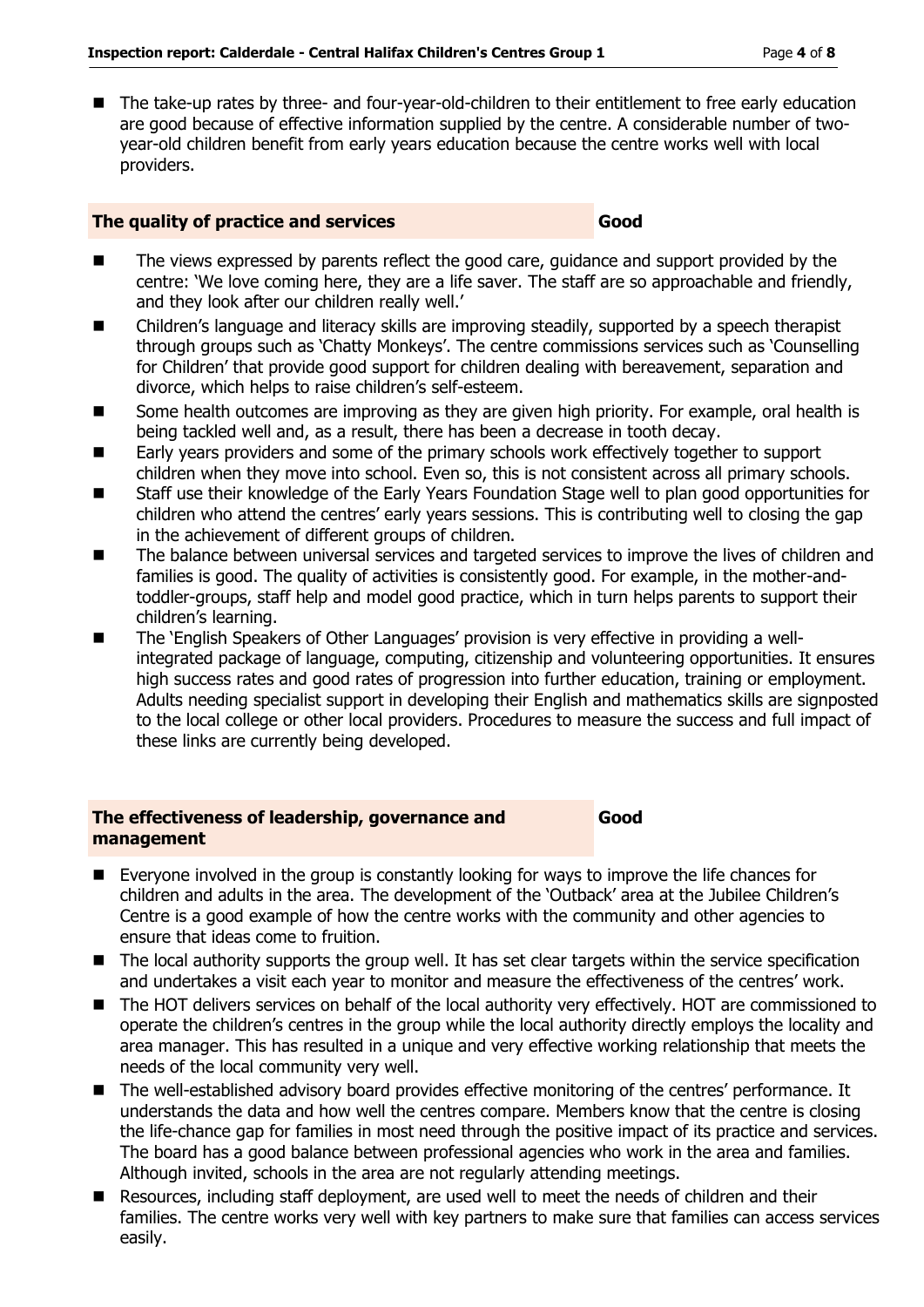- Safeguarding is given high status and the centre works closely with health and social care professionals to maintain a strong focus on reducing the risk of harm to children. The Common Assessment Framework is used well to check the individual needs of children and families whose circumstances may make them vulnerable. Children subject to child-protection plans are well supported by the centre when appropriate.
- The management team uses all available data effectively to reduce inequalities for local families because it understands the needs of the local community.
- Parents' views are gathered effectively and used well to help shape services. Users are supported well to become 'Community Champions' who actively seek parents' views within the community. They, in turn, feed these views to the advisory board, which ensures they play a big part in the centres' decision making about future developments.
- There are some slight variations across the centres in the methods used to evaluate services and activities, which means that not all are highly effective. Plans are in place to standardise evaluation across all the centres.
- The group is increasingly tracking the range of services being accessed by individual users and the progress made by children who attend the linked day care to measure the impact it is making.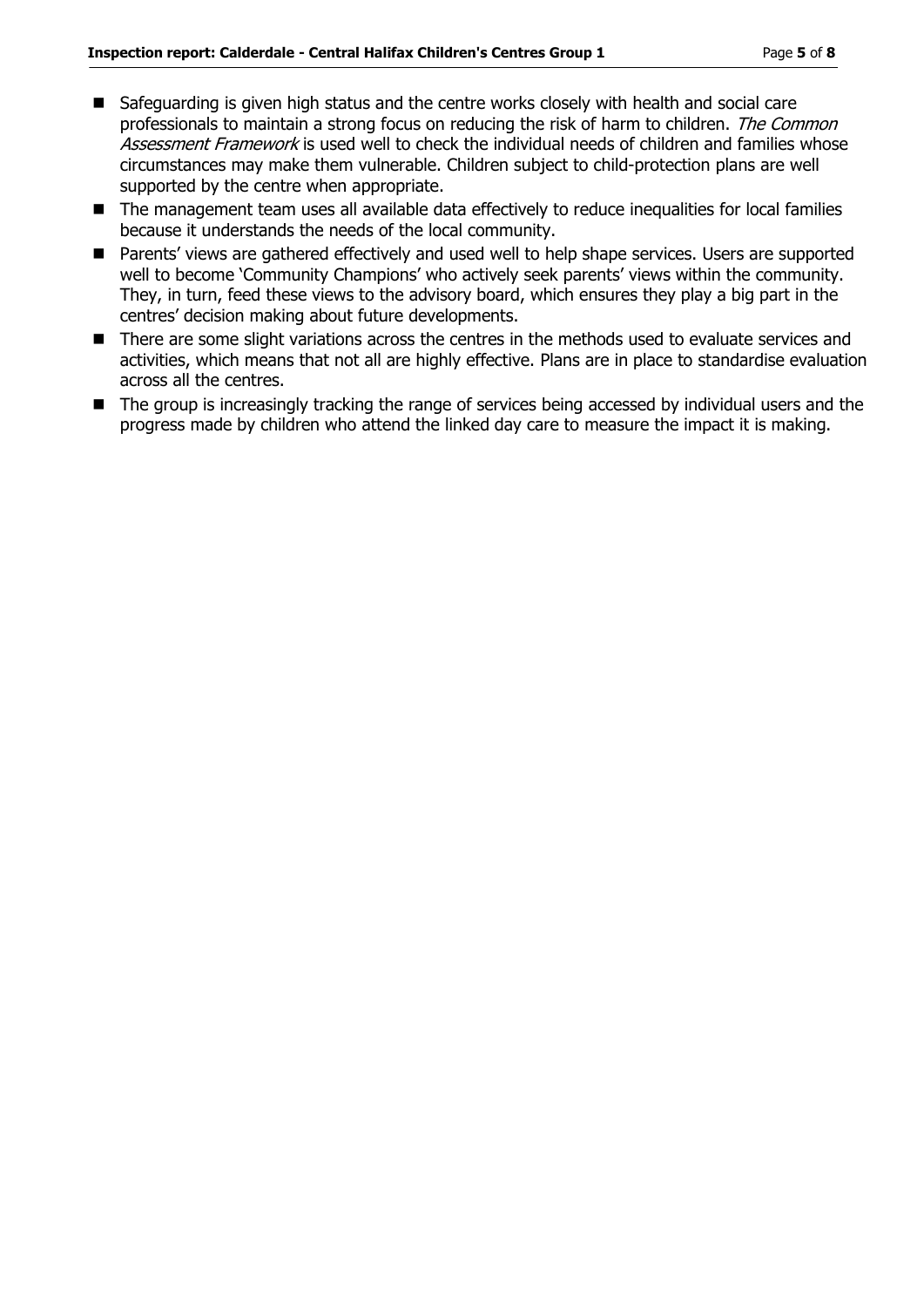# **What inspection judgements mean**

| Grade   | <b>Judgement</b>        | <b>Description</b>                                                                                                                                                                                   |
|---------|-------------------------|------------------------------------------------------------------------------------------------------------------------------------------------------------------------------------------------------|
| Grade 1 | Outstanding             | Practice consistently reflects the highest aspirations for children and<br>their families and as a result inequalities are reducing rapidly and gaps<br>are closing.                                 |
| Grade 2 | Good                    | Practice enables most children and their families to access good quality<br>services that improve children's wellbeing and achieve the stated<br>outcomes for families.                              |
| Grade 3 | Requires<br>improvement | Performance is not as good as it might reasonably be expected to be in<br>one or more key areas.                                                                                                     |
| Grade 4 | Inadequate              | The needs of children and families in its area are not being met and/or<br>the leaders and managers are not providing sufficient challenge to bring<br>about improvement to the quality of services. |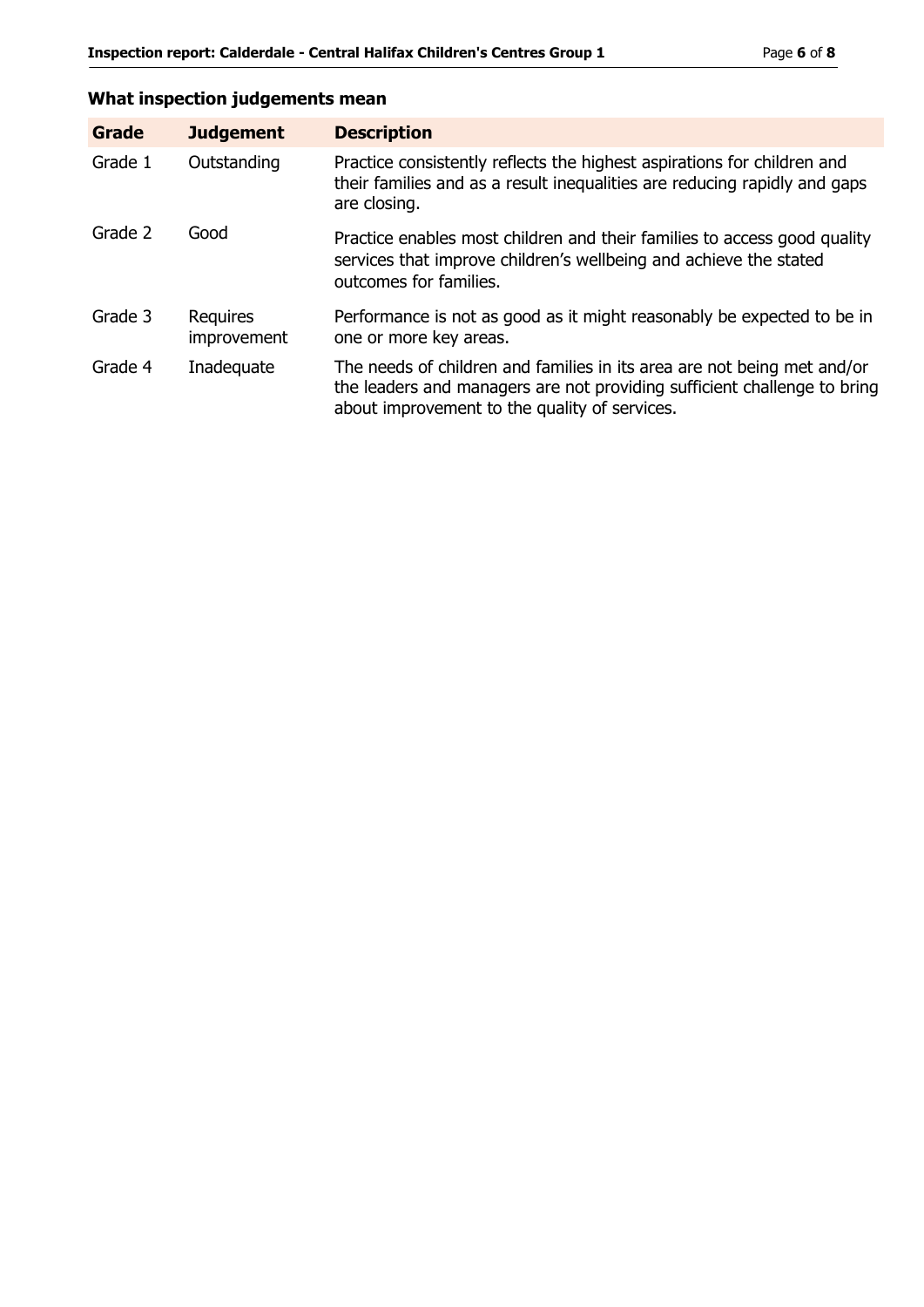# **Children's centre group details**

| Unique reference number                                                     | 80205                                                                 |
|-----------------------------------------------------------------------------|-----------------------------------------------------------------------|
| <b>Local authority</b>                                                      | Calderdale                                                            |
| <b>Inspection number</b>                                                    | 424860                                                                |
| <b>Managed by</b>                                                           | Halifax Opportunities Trust (HOT) on behalf of the local<br>authority |
|                                                                             |                                                                       |
| <b>Approximate number of children under 1,730</b><br>five in the reach area |                                                                       |
| <b>Centre leader</b>                                                        | Gaye Colleran                                                         |
| Date of previous inspection                                                 | Not previously inspected                                              |
| <b>Telephone number</b>                                                     | 01422 342552                                                          |
| <b>Email address</b>                                                        | gaye.colleran@calderdale.gov.uk                                       |

# **This group consists of the following children's centres:**

- URN 21633 Jubilee Children's Centre
- URN 21826 Little Stars Children's Centre at Parkinson Lane
- URN 23008 Sunshine Children's Centre